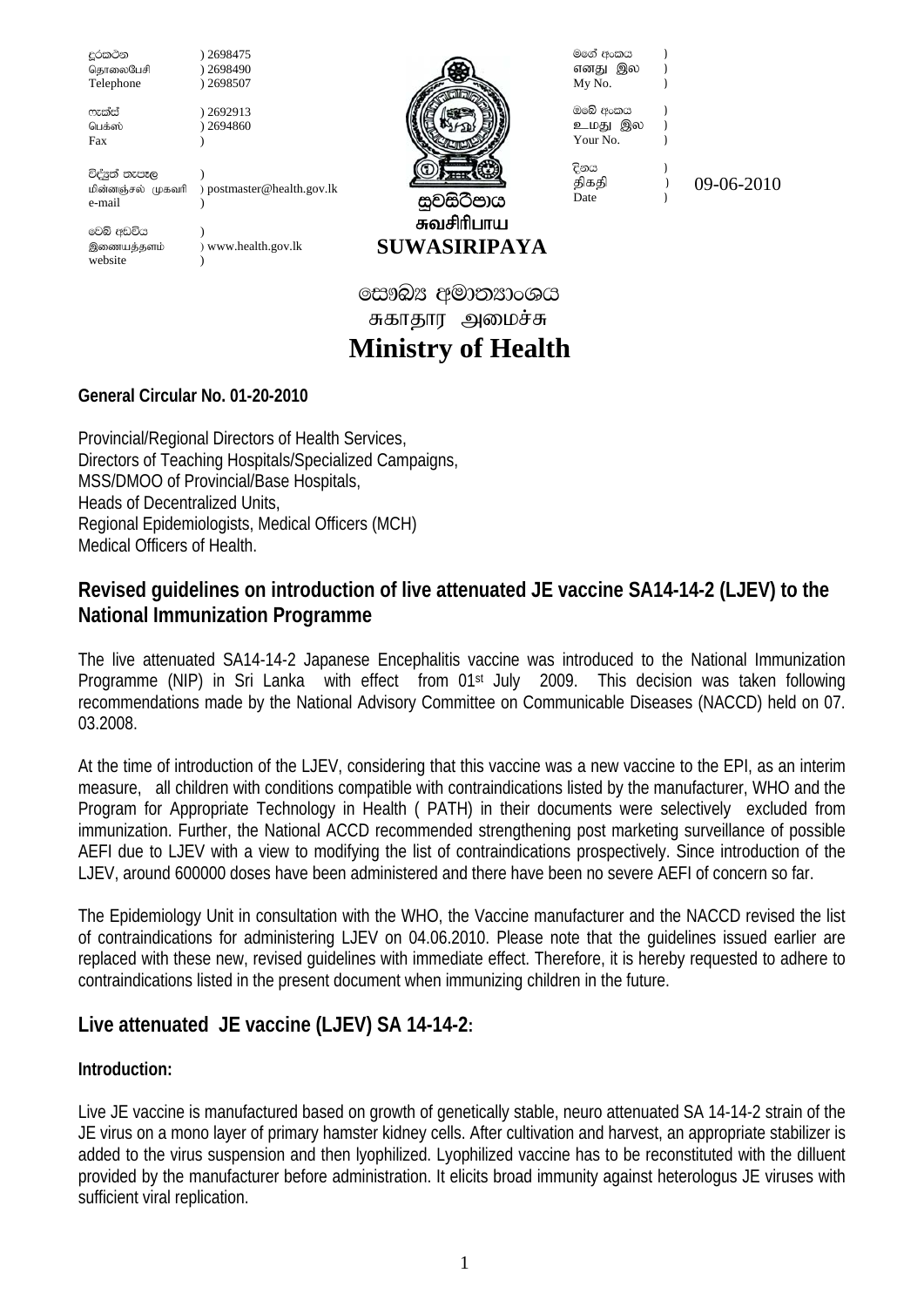### **Schedule**

Children will be immunized with the LJEV at the completion of 9 months.

Though in certain other countries, a further booster dose is given one year after the primary immunization given at the completion of first birthday, many studies suggest that the immunogenicity given by a single dose is equivalent to that of when these two vaccines are given separately. Based on these data, a single dose is recommended to be used in Sri Lanka. However based on epidemiological data of JE and the effectiveness of the vaccine after being used in Sri Lanka, the necessity for a booster dose will be decided in the future.

If due to any reason, the vaccine is missed or delayed on the due date, it should be given at the next earliest available opportunity for immunization. However if another live vaccine is to be given before or after this vaccine there should be a time gap of at least four weeks between the two vaccines.

#### **Eligible children for live JE vaccine**

There will be two groups of children eligible for immunization with LJEV

**1. Those who complete one year on and after the commencement of immunization against JE with LJEV :**  The date of commencement of the JE immunization with the LJEV is July 01<sup>st</sup> 2009. Therefore, all children who complete one year of age on and after July 01st 2009 will be eligible to receive live JE vaccine.

**2. Those who completed one year of age in 2006, 2007,2008 without being exposed to JE vaccination at all.**  Due to non availability of vaccine, the killed JE vaccine was not provided to eligible children in 2007, 2008. Therefore, it is suggested that the backlog of children in these 3 cohorts also be cleared by offering vaccination with LJEV at the earliest point of contact based on the availability of LJEV.

For this purpose, all those children who were born in 2005, 2006 and 2007 and those who were born till July 01st 2008 should be considered for backlog clearance.

#### **Dose**

The recommended dosage is 0.5ml of reconstituted vaccine.

#### **Route and site of administration**

LJEV should be administered subcutaneously to the outer mid thigh or upper arm depending on the age of the child.

#### **Contraindications**

There are only a few contraindications for administration of live JE vaccine. General contraindications to vaccination specified in the Immunization Handbook issued by the Epidemiology Unit in 2002 are applicable to the LJEV as well.

However, It should be **postponed** in specific instances given below,

- Fever more than 38.5°C
- Acute stage of any infectious disease
- Temporarily acquired severe immunodeficiency states due to recent immuno suppressive therapy such as systemic corticosteroids, chemotherapy , irradiation etc
- History of convulsion during the last 12 months

It should be **avoided** in

- Children with proven or suspected hypersensitivity to LJEV or its components such as Kanamycin or Gentamycin.
- Congenital or acquired severe immunodeficiency states such as impaired immunological mechanisms, malignant conditions and Acquired Immuno Deficiency Syndrome etc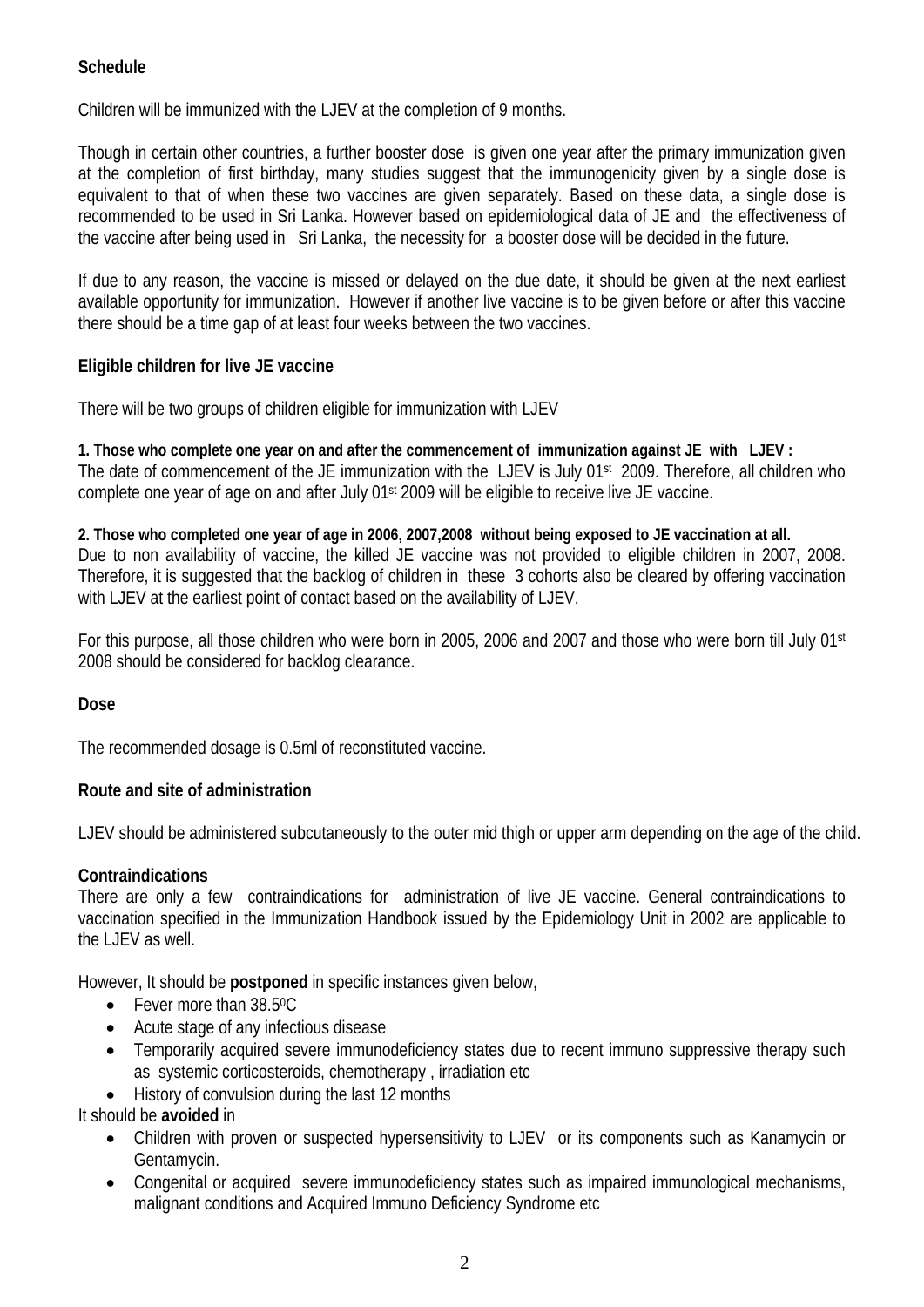**Please note that subjects with a previous history of moderate to severe allergic conditions (urticarea, dyspnoea, peri-oral oedema, laryngeal oedema ) should be vaccinated in the central immunization clinic with an emergency tray and procedures for emergency care being ready.** 

**The following are NOT contraindications:** 

- Minor illnesses such as respiratory tract infection or diarrhea with temperature below 38.50C ( 1010 C)
- Family history of convulsions
- Treatment with topical corticosteroids or systemic use of corticosteroids at low dosages ( less than 0.5mg/kg of prednisolone or equivalent) in case of skin diseases like dermatitis, eczema or other localized skin disorders
- Stable neurological conditions e.g. cerebral palsy, down syndrome.

#### **Precautions:**

It is advised to review child's medical history before administration of the LJEV with a view to identifying children with compromised health status. Parents/ caregivers of such children should be communicated that there may be the possibility of coincidental worsening of the health status of the vaccinated child due to the compromised health status which could be erroneously attributed to the vaccination .

There should be a gap of at least four weeks between the live JE vaccine and another live vaccine administered before or after the live JE vaccine.

#### **Storage:**

LJEV should be stored and transported in a temperature between 2 and 8 °C and should be protected from sun light. Hence this vaccine should **NEVER** be stored in the freezer compartment and should preferably be kept in the middle shelf of the main compartment of the refrigerator with the dilluent in all places storing the vaccine including MOH offices.

While transporting the vaccine, vials should **NOT** be kept in contact with ice in vaccine carriers / flasks and during clinic sessions vaccine vials should **NOT** be kept in contact with ice.

If the vaccine is not used immediately after reconstitution, it should be stored at  $2^{\circ}$ C to  $8^{\circ}$ C not longer than 6 hours and away from light. After 6 hours it should be discarded.

#### **Injection safety:**

At present only auto-disable (AD) syringes are used in the National Immunization Programme in the country. Therefore, administration of live JE vaccine will be carried out using AD syringes and used syringes should be discarded to safety boxes. AD syringes and safety boxes for the National Immunization Programme will be provided by the Medical Supplies Division in coordination with the Epidemiology Unit. RDHS, MOH and head of medical institutions will be responsible for ensuring the availability and use of injection safety items at all immunization clinics in their respective areas.

Further it is emphasized that appropriate and safe disposal of sharps should be ensured in all aspects of the programme.

#### **Vaccine accountability:**

LJEV vials are presented as 5 dose vials. Therefore, measures should be taken at immunization clinics whenever possible to open a vaccine vial when a group of five eligible children are identified. Each vial of vaccine is accountable and any significant wastage should be clearly documented, and reported to both Epidemiology Unit and RDHS.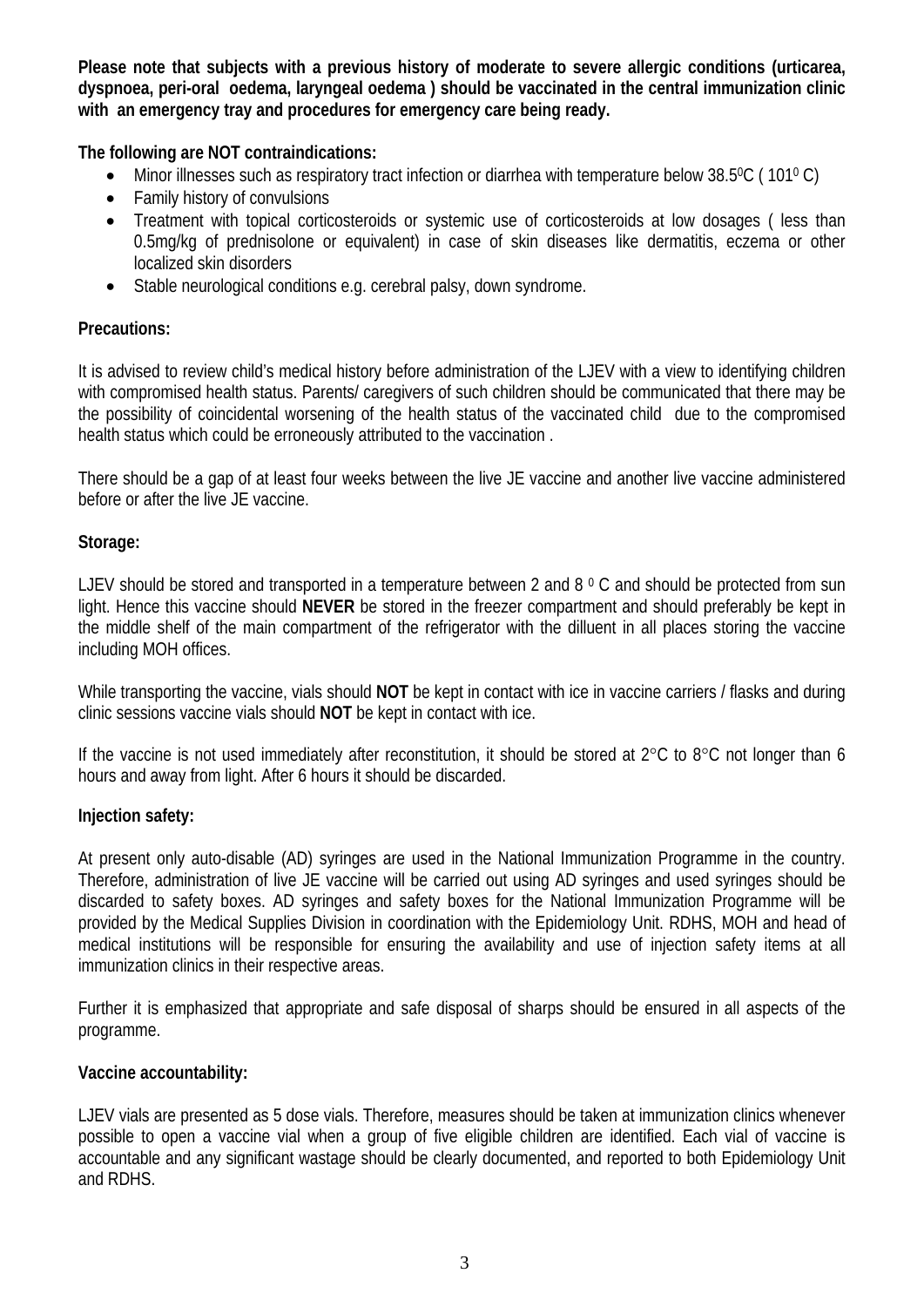# **Role of MOH in the introduction of LJEV in to the National Immunization Programme**

- Training of MOH staff on introduction of LJEV
- Creating public awareness regarding the LJEV by organizing public education programmes
- Timely requisition of adequate vaccine stocks for the area, supervision of storage, transport of vaccines and maintenance of cold chain
- Timely requisition of adequate stocks for the area, identifying mechanisms for disposal of AD syringes and sharp waste for the area and monitoring the implementation and sustenance of the activity
- Screening and excluding children for whom offering the LJEV is contra indicated
- Monitoring vaccines for immediate AEFI and initiating appropriate actions
- Monitoring and supervision of immunization coverage, vaccine wastage and reporting of AEFI at MOH level with regard to LJEV quarterly, according to the quarterly EPI return for the area and taking corrective measures when required.
- Monitoring of record keeping at clinic level and MOH level
- Monitoring timeliness of EPI returns sent from MOH office to RDHS/RE
- MOH is responsible for vaccine management accountability.

## **Role of Public Health Nursing Sister/ Supervisory Public Health Midwife in the introduction of live JE vaccine to the National Immunization Programme.**

- Training of PHMM on LJEV
- Education of the public regarding the LJEV
- Monitoring and supervision of maintenance of cold chain and proper storage of vaccine stocks
- Supervision of organization of immunization clinics to facilitate administration of LJEV
- Supervision of disposal of sharps waste in the area with regard to AD syringes and other injection materials
- Monitoring of immunization coverage, vaccine wastage, AEFI with regard to LJEV at Clinic/PHM level and MOH level
- Monitoring recruitment of backlog recipients of 2007,2008 & 2009 for vaccination with LJEV by the field staff
- Monitoring and supervision of record keeping at clinic level and MOH level
- Accurate, timely compilation of EPI data at MOH level

## **Role of Public Health Midwife in introduction of live JE vaccine to the National Immunization Programme.**

- Education of the public on the LJEV
- Maintenance of cold chain during transport of vaccines and during clinic sessions
- Providing immunization and monitoring vaccines for immediate AEFI at the clinics level
- Enforcing vigilance and providing personal attention to prevent dropouts from immunization and to detect AEFI with regard to live JE vaccine
- Safety assurance of the sharps waste disposal activity in the immunization clinics
- Recruitment of current and backlog recipients of 2007,2008 & 2009 for vaccination with LJEV
- Maintenance of accurate records regarding all immunization at clinic level especially on live JE vaccination: Birth and Immunization Register, Clinic Immunization Register, Clinic AEFI Register, Part A/B of CHDR, Clinic Summary, Quarterly MCH Clinic Return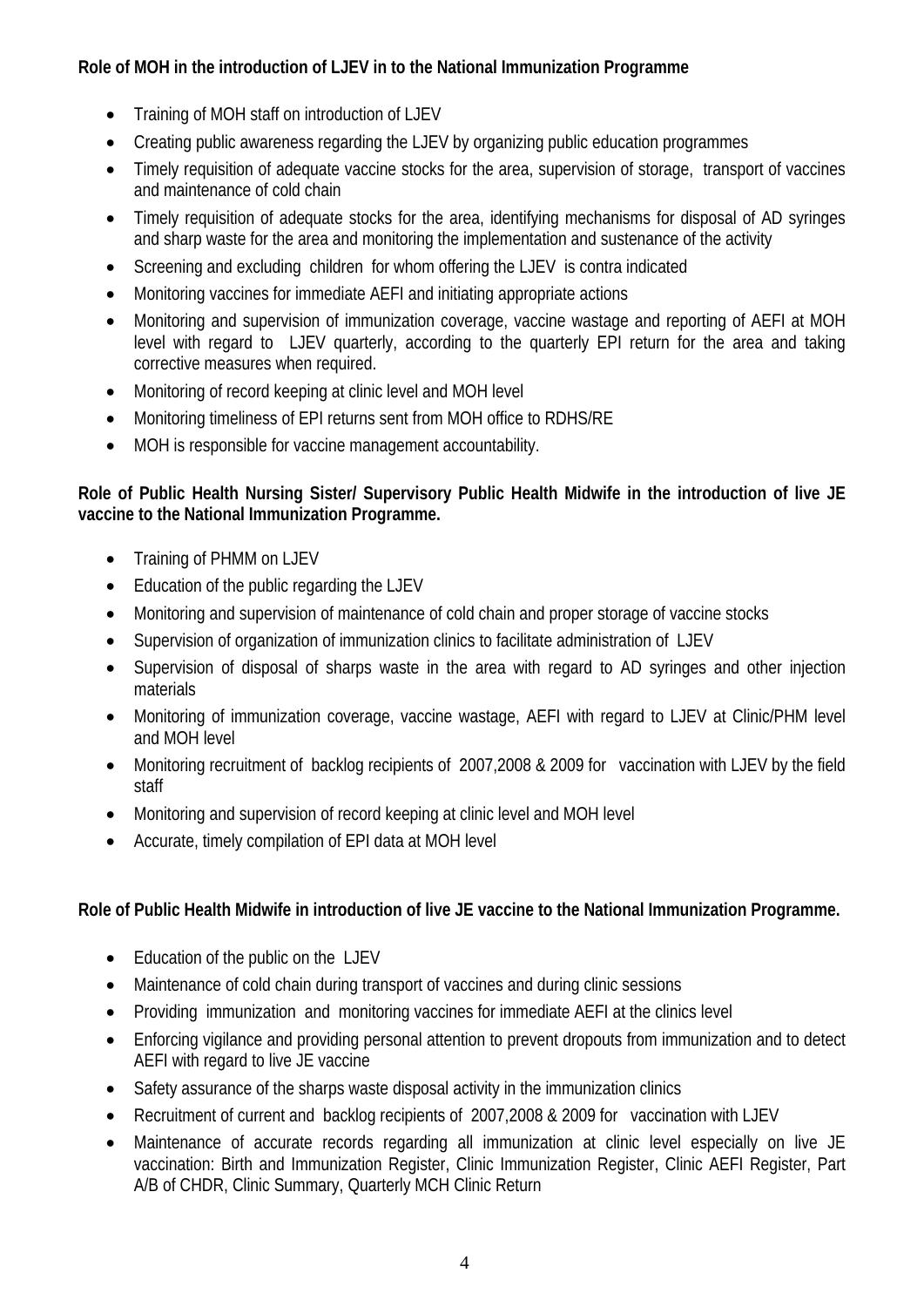**Role of Regional Epidemiologist/ MO-MCH in introduction of live JE vaccine to the National Immunization Programme.** 

- Conduction of district training programmes for MOH and hospital staff at district level and active participation, co-ordination and supervision of training programmes at MOH level
- Estimation of required stocks of LJEV for the district
- Close monitoring of requisition of LJEV , vaccine storage and maintenance of cold chain at Regional Drug Stores and at MOH level
- Close supervision of vaccine and AD syringes supply in the region
- Overall supervision of mechanisms developed in the region for disposal of AD syringes and sharp waste
- Close monitoring and supervision of immunization coverage and vaccine wastage quarterly and reporting of AEFI monthly with regard to live JE vaccine

# **Role of Heads of Health Institutions in introduction of live JE vaccine to the National Immunization Programme.**

- Timely requisition of adequate vaccine stocks and AD syringes for the immunization clinic
- Close monitoring of vaccine storage and maintenance of cold chain at the institutional level
- Close supervision of vaccine and AD syringe supply to the clinic
- Overall monitoring of immunization coverage, vaccine wastage and AEFI with regard to live JE vaccination at hospital level
- Overall monitoring and supervision of record keeping at hospital level
- Officer in charge of the EPI clinics is responsible and accountable for vaccine management . Each vial of vaccine is accountable and any significant wastage should be clearly documented, reported to both Epidemiology Unit and RDHS.

#### **Role of Officer In-Charge/ Regional Medical Supply Division (RMSD) in introduction of live JE vaccine to the National Immunization Programme.**

- Timely request of adequate vaccine stocks and AD syringes for the district
- Timely distribution of vaccines and AD syringe to MOH and medical institutions
- Maintenance of cold chain for vaccine during storage at RMSD and transport
- Preparation of the correct monthly stock return for the district
- OIC RMSD is totally responsible and accountable for vaccine management at the RMSD. Each vial of vaccine is accountable and any significant wastage should be clearly documented, and reported to both Epidemiology Unit and RDHS. OIC RMSD will be held responsible for any losses due to unacceptable reasons.

# **Training of Health Staff**

Replacing currently used killed vaccine with the LJEV in the National Immunization Programme, requires training and education of field health staff to provide the knowledge and skills to sustain a successful programme. This training should include the use of AD syringes and methods adopted for safe disposal of used AD syringes and other sharp waste.

Following have been identified as important issues that should be clearly and completely addressed during all training sessions.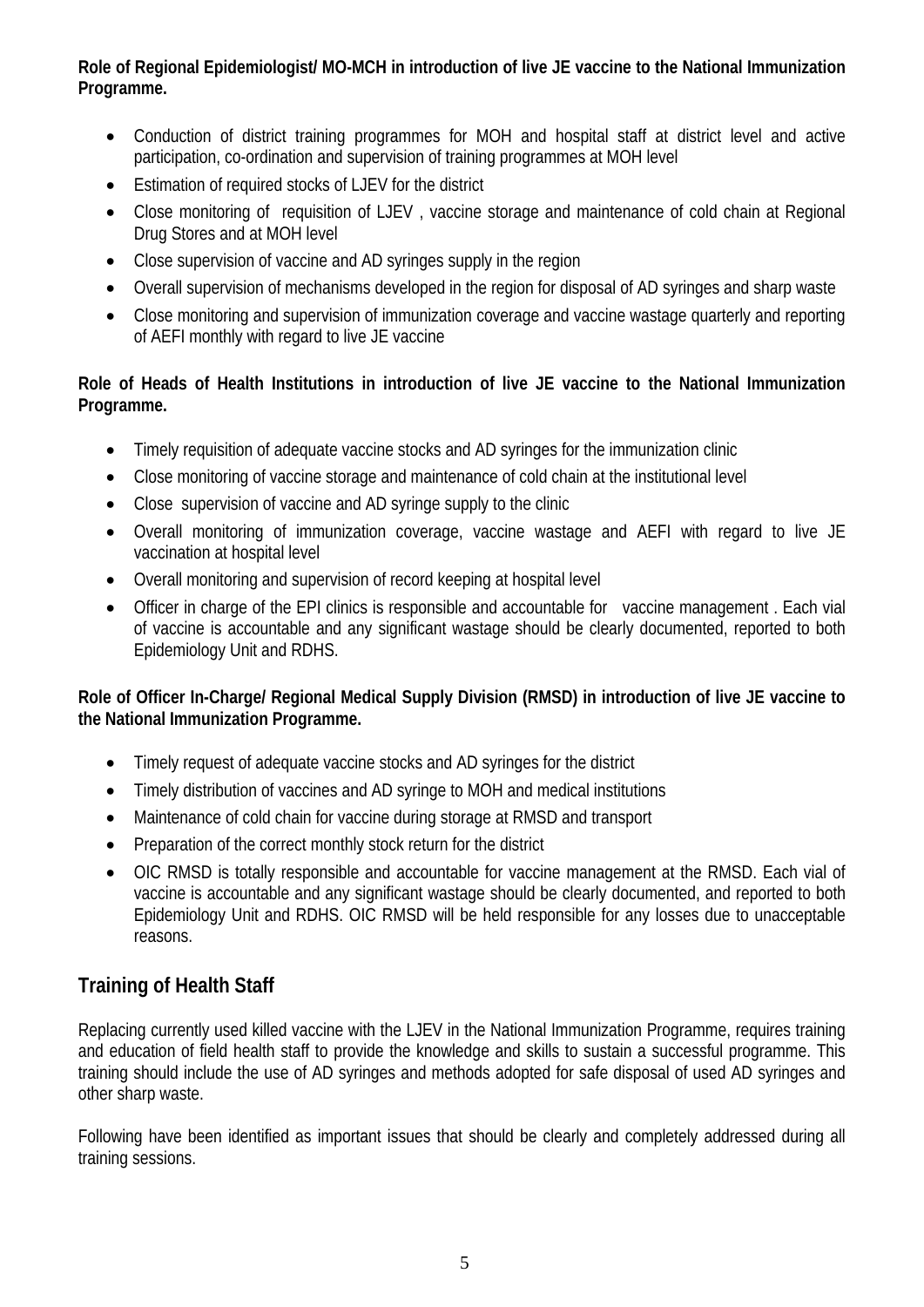- Japanese Encephalitis disease, success of immunization with killed JE vaccine in prevention and control
- Live JE vaccine (contraindications, vaccine administration, storage etc)
- Use of injection safety items (AD syringes, safety boxes)
- Vaccine logistics (vaccine wastage, accountability, maintaining adequate stocks)
- Record keeping: (maintenance of records and registers, completeness, accuracy and timeliness of returns)
- Vaccine safety: (adverse events following Immunization)

At the national level, Regional Epidemiologists/ MOO(MCH) will be given an orientation and they will be the trainers for their respective health staff. They will be responsible for training MOOH and hospital staff who conduct EPI clinics in their respective districts/ medical institutions.

MOOH will be responsible for training their own staff and this activity should be assisted and monitored by RE and MO/MCH of the district.

This guideline on introduction of live JE vaccine to the National Immunization Programme may be used as the training material. It is the responsibility of REE and MOO (MCH) to share this with all MOOH and hospital staff during the district level training. This document contains the disease (JE), background of the JE immunization programme, information on LJEV, its strategies of implementation and details of AD syringes.

#### **Records and returns**

With the replacement of killed JE vaccine with the LJEV in the National Immunization Programme, it is very important and vital to monitor the coverage of JE immunization and AEFI very closely. This could be done using the same returns and records use in the EPI programme. It is very important to collect, enter, consolidate and forward accurate and quality data on time.

#### *Registers and returns used*

- Child Health Development Record ( CHDR)
- Clinic Immunization Register
- Clinic Summary
- Clinic AEFI Register
- Birth and Immunization Register
- Quarterly MCH clinic Return
- Quarterly EPI Return
- Monthly Surveillance Report on AEFI ( AEFI Form 2)
- Notification Form on AEFI ( AEFI Form 1)
- Adverse Events Following Immunization (AEFI)case investigation form (AEFI Form 3)
- Monthly stock return of vaccines
- Vaccine Movement Register
- Clinic Vaccine Movement Register

#### *Child Health Development Record*

Year, month and the date of JE immunization alone with the batch number of the LJEV should be recorded in the corresponding row given for the JE 1 vaccination. It should be renamed as "LJEV". Mark the date of administration and batch number on the same raw. It is mandatory to fill the same information in both A and B parts of the CHDR.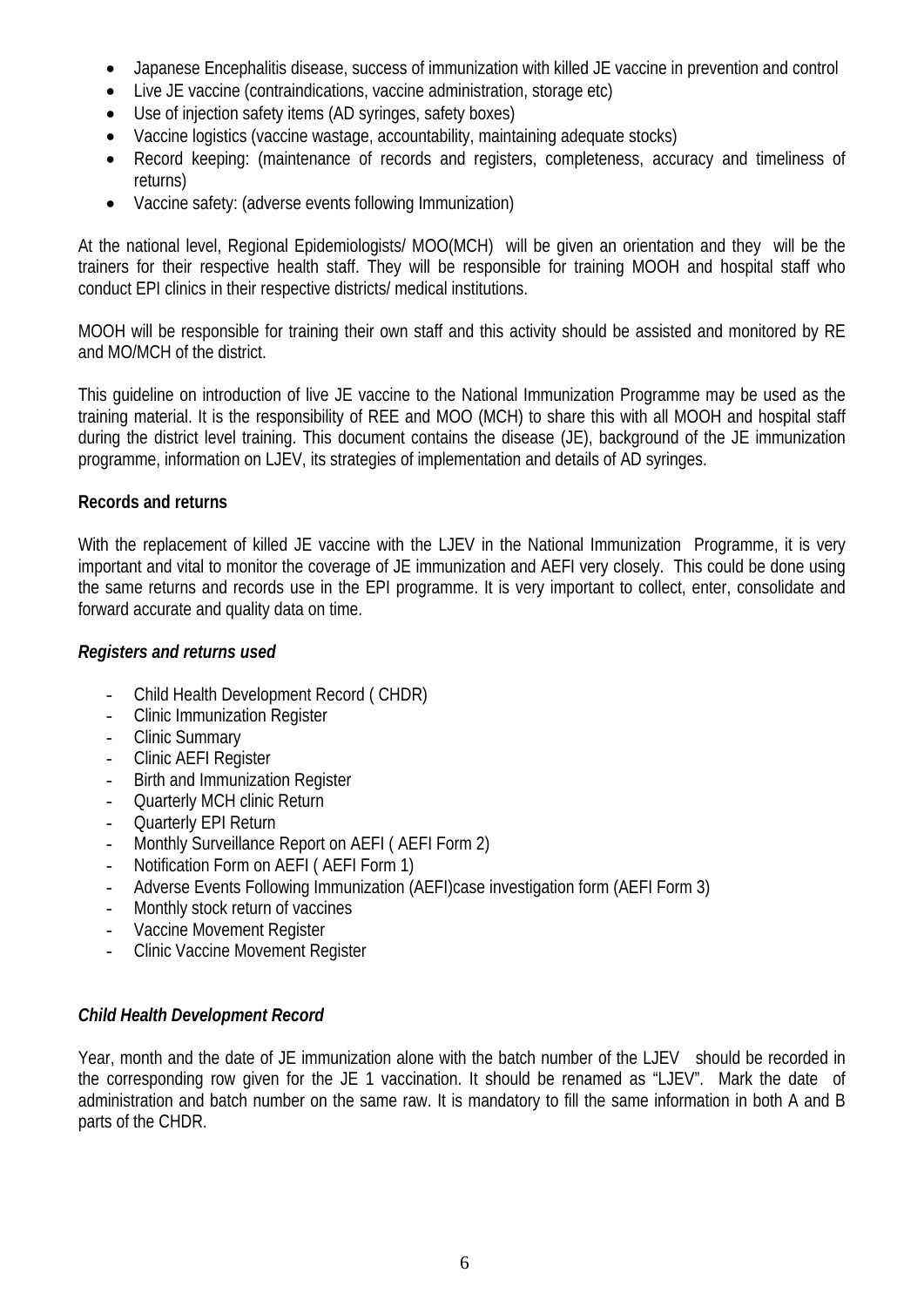#### *Clinic Immunization Register – H1216*

- All immunizations performed in the clinic should be entered in this register. Live JE vaccinations performed should be entered under the "Childhood immunization" according to the year of birth of the child as described below. All columns meant for entering data on JE vaccine (JE 1, JE 2, JE Booster) should be renamed as LJEV.
	- o JE immunizations performed for children who were born in 2008 should be recorded in the column JE1
	- o JE immunizations performed for children who were born in 2007 should be recorded in the column JE2
	- o JE immunizations performed for children who were born in 2006 should be recorded in the column JE booster
	- o JE immunizations performed for children who were born in 2005 should be recorded in the column JE booster

#### *Clinic Summary – H 518*

Entries in the clinic immunization register should be added up correctly at the end of each session and totals should be recorded in the clinic summary. Total number of children who have been immunized with live JE vaccine should be entered in the columns meant to enter data on DPT immunization among pre schoolers. Data should enter in column marked 1, 2,3,4, according to the year of birth as described below. These four columns should be marked as

LJEV.

- 1. Total number of Live JE immunizations performed among children who were born in 2008 should be entered in column marked 1
- 2. Total number of Live JE immunizations performed among children who were born in 2007 should be entered in column marked 2
- 3. Total number of Live JE immunizations performed among children who were born in 2006 should be entered in column marked 3
- 4. Total number of Live JE immunizations performed among children who were born in 2005 and any other children who doesn't belong to above three age groups should be entered in column marked 4

| Date | BCG   Pre school (1-5 years) |                                             |  |  |  |  |  |  |  |  |  |
|------|------------------------------|---------------------------------------------|--|--|--|--|--|--|--|--|--|
|      |                              | Pentavalent / DTP<br>Hep B / OPV<br>Measles |  |  |  |  |  |  |  |  |  |
|      |                              |                                             |  |  |  |  |  |  |  |  |  |
|      |                              |                                             |  |  |  |  |  |  |  |  |  |

#### *Clinic AEFI Register*

A clinic AEFI Register should be maintained at each immunization clinic to record all adverse events reported following immunization. The date of immunization of the relevant vaccine, name of the child, the type of the adverse event and the name of the vaccine should be entered in the AEFI register.

| Date | Name of<br>the child | Address | Name of<br>the vaccine | Date of<br>immunization | Type of<br><b>Adverse Event</b> | Remarks |
|------|----------------------|---------|------------------------|-------------------------|---------------------------------|---------|
|      |                      |         |                        |                         |                                 |         |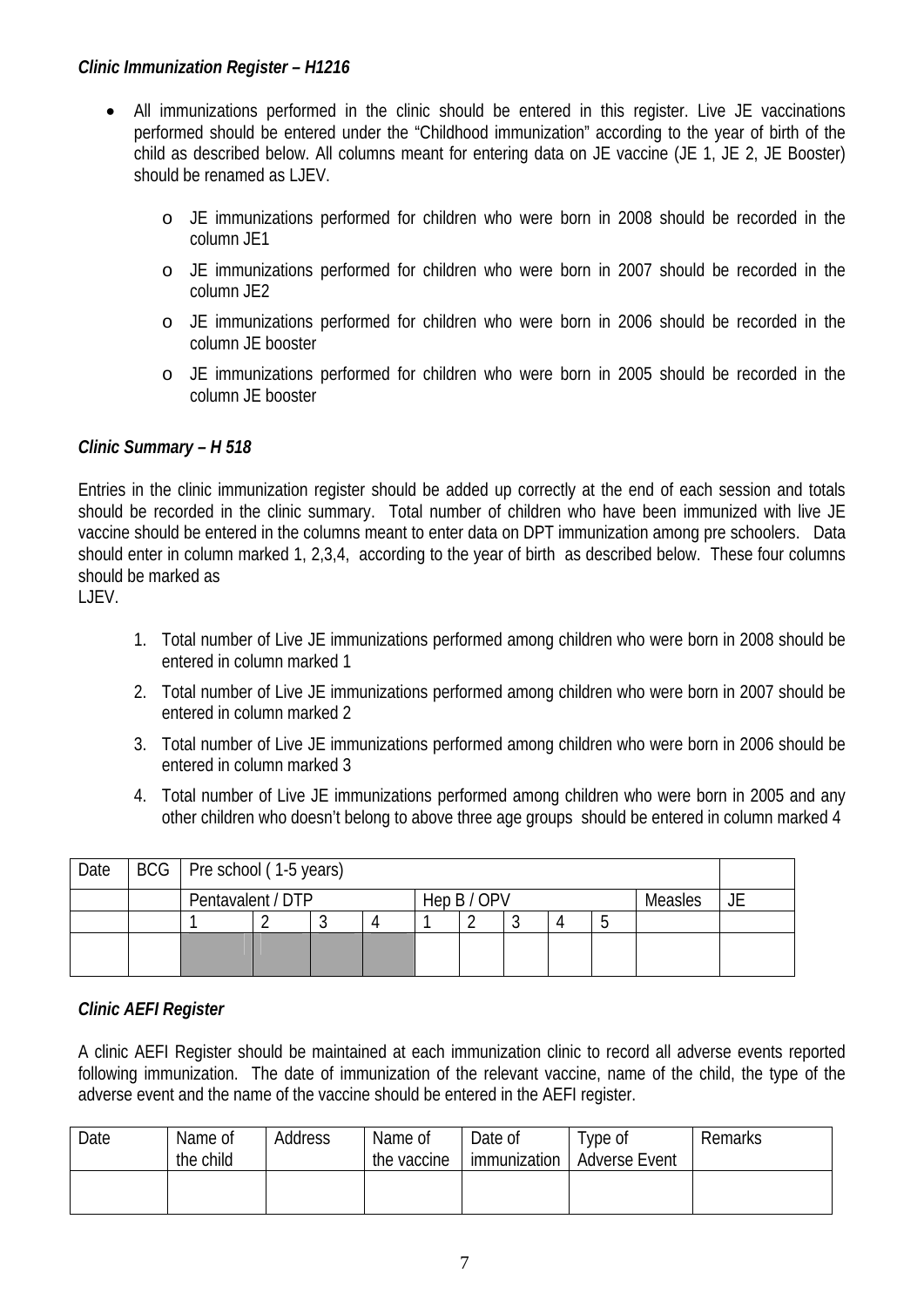#### *Birth and Immunization Register EPI/03/79*

Date of JE immunization should be recorded on "**column 7 "** in the cage allocated to enter data on JE 1 immunization. This column should be renamed as LJFV.

|            | 7 Date of Immunization |  |  |  |       |  |  |  |                              |  |  |         |  |  |  |  |
|------------|------------------------|--|--|--|-------|--|--|--|------------------------------|--|--|---------|--|--|--|--|
|            |                        |  |  |  |       |  |  |  |                              |  |  | е       |  |  |  |  |
|            | Triple                 |  |  |  | Polio |  |  |  | Hepatitis B /<br>Pentavalent |  |  | Measles |  |  |  |  |
| <b>BCG</b> |                        |  |  |  |       |  |  |  |                              |  |  |         |  |  |  |  |
|            |                        |  |  |  |       |  |  |  |                              |  |  |         |  |  |  |  |

## *Quarterly MCH Clinic Return- RH – MIS 527*

At the end of the every month, entries in the clinic summary should be added up (totaled). Immunizations performed during the whole month should be recorded in this return monthly. This return should be sent by each PHM to the MOH office at the end of each quarter before the 5<sup>th</sup> of the following month. It is important to note that the spaces in this return are horizontally aligned in contrast to the vertically aligned columns in the clinic registers. .

Total number of children who have been immunized with live JE vaccine should be entered in the rows meant to enter data on DPT immunization among pre schoolers. Data should enter in rows marked 1<sup>st</sup> dose, 2<sup>nd</sup> dose, 3<sup>rd</sup> dose and 4th dose according to the year of birth as described below. These row should be marked as LJEV.

- 1. Total number of Live JE immunizations performed among children who were born in 2008 should be entered in the row allocated for 1st dose
- 2. Total number of Live JE immunizations performed among children who were born in 2007 should be entered in the row allocated for 2nd dose
- 3. Total number of Live JE immunizations performed among children who were born in 2006 should be entered in the row allocated for 3rd dose
- 4. Total number of Live JE immunizations performed among children who were born in 2005 and any other children who doesn't belong to above three age groups should be entered in the row allocated for 4th dose

| Triple (DPT) preschoolers | 1 <sup>st</sup> dose |  |
|---------------------------|----------------------|--|
|                           | 2 <sup>nd</sup> dose |  |
|                           | 3rd dose             |  |
|                           | 4 <sup>th</sup> dose |  |
|                           |                      |  |
|                           |                      |  |

## *Notification Form for Adverse Effect Following Immunization (AEFI Form 1)*

All the Adverse Effect Following immunizations which present to the hospitals should be entered in a clinic immunization register if available in the hospital. It is very important to adhere to the case definition of the Adverse Events before entering and reporting in order to improve the quality of the AEFI surveillance. Any form of AEFI which is not included in the AEFI From 1 could be entered under the "other" category. All the AEFI which has been presented to the hospital should be entered into the AEFI form one and should be forwarded monthly to the MOH in the area. Total number of particular AEFI reported should be entered in column " 1" under " JE Killed /Live". Mark "L" in the column "1" to indicate that LJEV was given.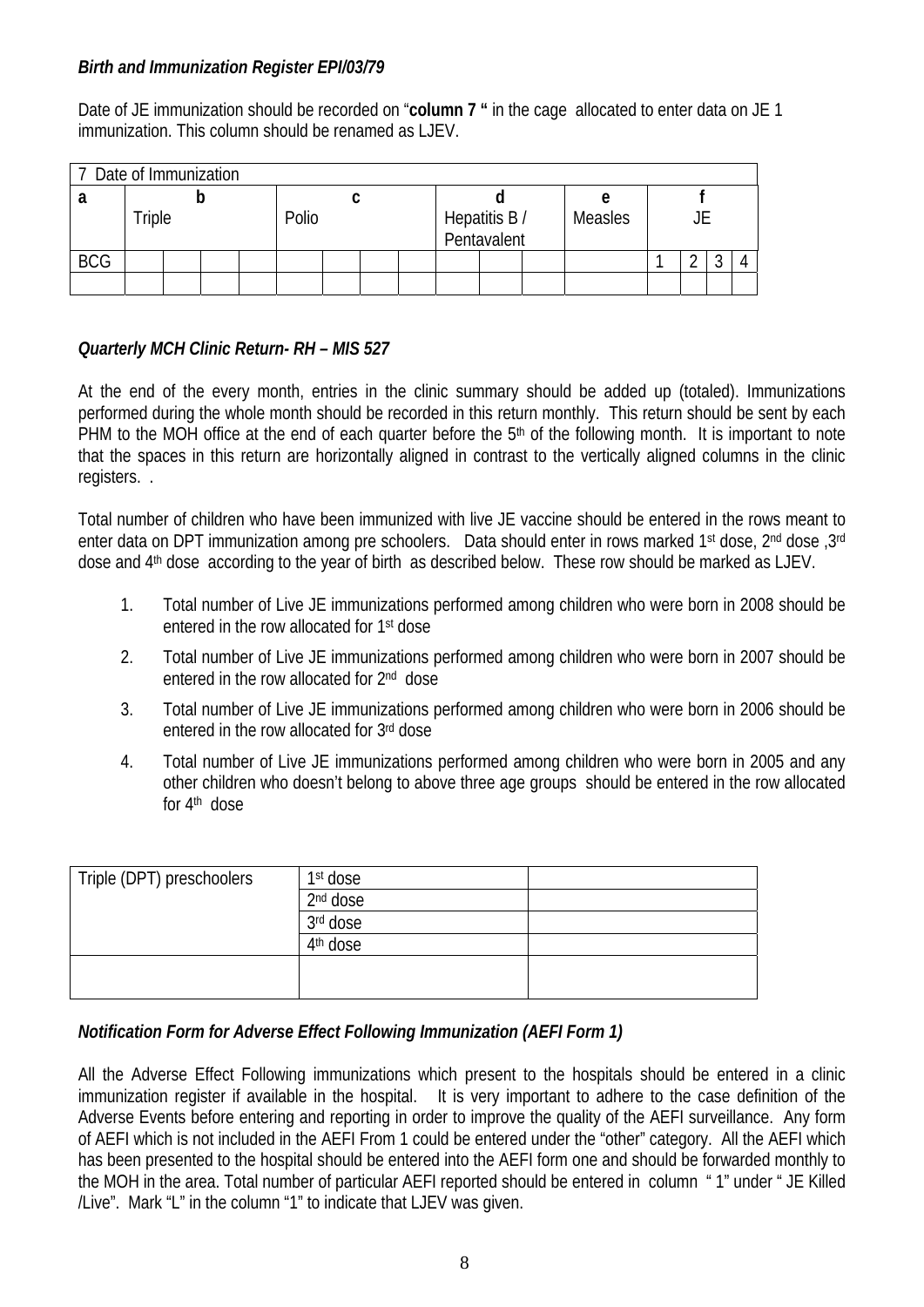| በን<br>⋍<br>ES<br>$\overline{\mathsf{d}}$ | ౨<br>မ္က | Jlair<br>ਨੋ |  | $\Omega$<br>$\frac{6}{5}$ | S<br>Φ<br>easl | <b>MR</b> | ರ<br>$\sigma$ | $\overline{\omega}$<br>$\overline{\Phi}$<br>₽<br>๔ |  | JE Killed /Live (mark "k" for killed or "L" for<br>live in the row against the dose) | others |  |
|------------------------------------------|----------|-------------|--|---------------------------|----------------|-----------|---------------|----------------------------------------------------|--|--------------------------------------------------------------------------------------|--------|--|
|                                          |          |             |  |                           |                |           |               |                                                    |  |                                                                                      |        |  |

# *Monthly Surveillance Report on AEFI (AEFI Form 2)*

All the AEFI reported from the MOH area following immunizations should be summarized by the MOH in the Monthly AEFI return. Copy of this return should be sent to the RE and the Epidemiology Unit. It is very important to adhere to the case definition when reporting the AEFI. Total number of AEFI should be entered under the JE column in front of the relevant row. Special attention should be given to obtain information on Adverse Events Following JE vaccination from the mothers and the guardians during the home visits, before immunizing the next vaccine and to record them accurately. Special attention should be paid by the RE to obtain AEFI notified to the hospitals without any delay.

Total number of particular AEFI reported for LJEV should be entered in column " 1" under " JE Killed /Live". Mark "L" in the column "1" to indicate that the LJEV was given.

| ΘSΓ<br>Φ<br>$\blacksquare$ | ت<br>ă | ᡕᡆ |  | $\infty$<br>90 | S<br>Φ<br>eas | $\tilde{\phantom{a}}$ | ਠ<br>$\sigma$ | ubella<br>≃ | JE Killed / Live (mark "k" for killed or "L"<br>for live in the row against the dose) | S<br>other |  |
|----------------------------|--------|----|--|----------------|---------------|-----------------------|---------------|-------------|---------------------------------------------------------------------------------------|------------|--|
|                            |        |    |  |                |               |                       |               |             |                                                                                       |            |  |

## *Monthly stock return of vaccine and ORS*

The number of JE doses required for the institutions for the month should be requested under the column "other" in the monthly stock return of vaccine and it should be re named as "LJEV"..

#### *Clinic Vaccine Movement Register and Vaccine Movement Register*

Clinic vaccine movement register should be maintained in each immunization clinic session held in the MOH area. Vaccine Movement Register should be maintained at the MOH office to be used when ever vaccine is transported out of the MOH office for any immunization clinic. The number of doses of vaccine used at the clinic and the number of immunization performed at the clinic should be entered for each clinic session for both registers. These registers are vital in compiling vaccine wastage.

## *Quarterly EPI Return (EPID/EPI/2/98)*

Entries in all Quarterly MCH clinic returns received at the MOH office and data on immunizations performed in schools, estates and hospitals and the immunizations performed at the private institutions and by GPPs should be summarized on this return. The number of JE immunizations performed for the particular quarter should be entered under the heading JE vaccination. Until LJEV is included in newly printed *Quarterly EPI Return (EPID/EPI/2/98),* entries for LJEV should be made against the rows indicated according to the instructions given below. The row should be renamed as "LJEV".

- 1. Total number of Live JE immunizations performed among children who were born in 2008 should be entered in the row allocated for 1st dose
- 2. Total number of Live JE immunizations performed among children who were born in 2007 should be entered in the row allocated for 2<sup>nd</sup> dose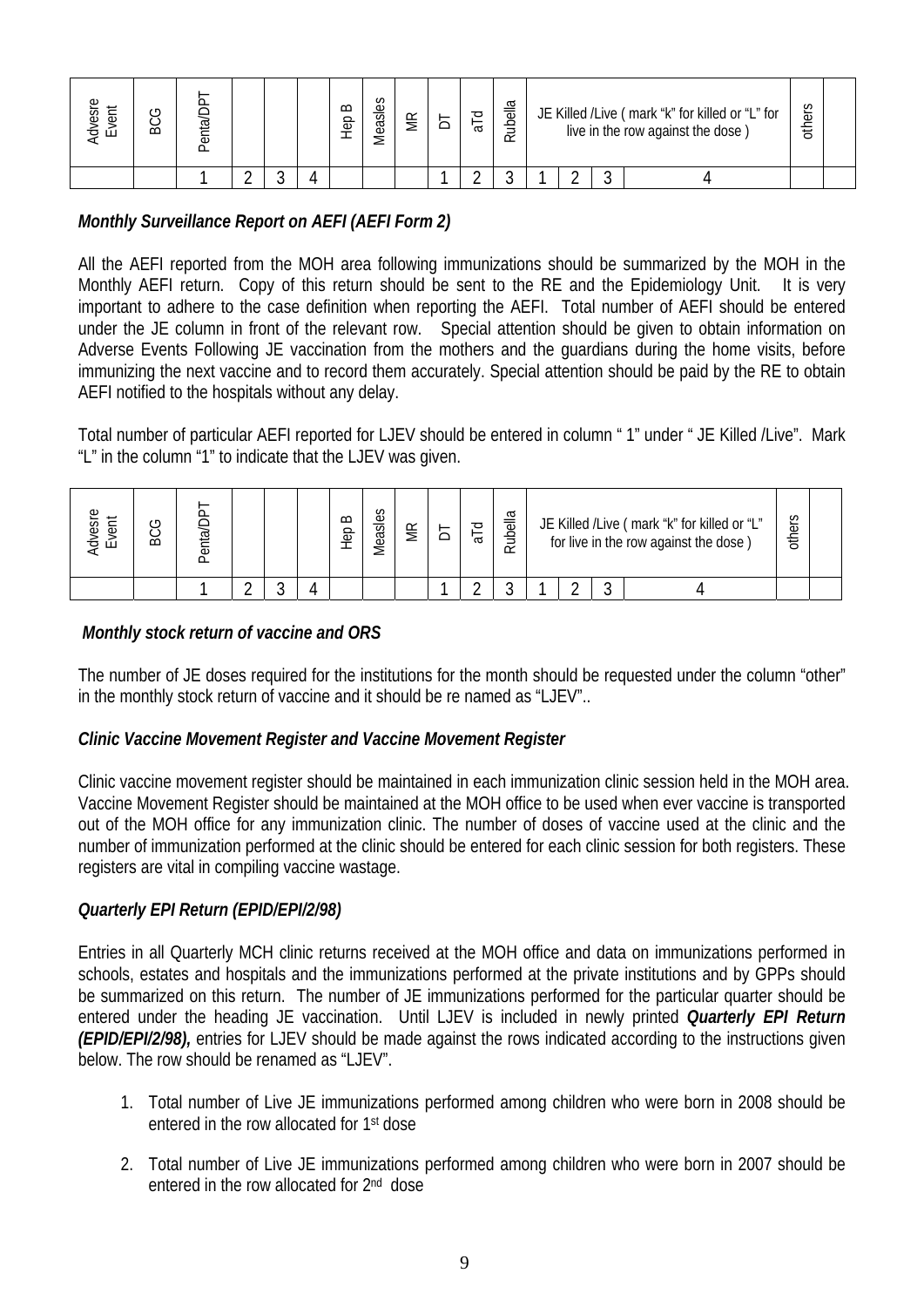- 3. Total number of Live JE immunizations performed among children who were born in 2006 should be entered in the row allocated for 3rd dose
- 4. Total number of Live JE immunizations performed among children who were born in 2005 and any other children who doesn't belong to above three age groups should be entered in the row allocated for 4th dose (booster)

| JE vaccine           |  |  |  |
|----------------------|--|--|--|
| 1 <sup>st</sup> dose |  |  |  |
| 2 <sup>nd</sup> dose |  |  |  |
| 3rd dose             |  |  |  |
| 4 <sup>th</sup> dose |  |  |  |
| (booster)            |  |  |  |

# **Monitoring and Evaluation**

Close monitoring and evaluation of the introduction of live JE vaccine in to the national immunization programme from its initiation is important for sustenance of the programme. Presently used EPI indicators: i.e. vaccine coverage, vaccine wastage and rate of AEFI will be used for this purpose.

Monitoring of live JE immunization coverage, vaccine wastage and adverse events reported following live JE immunization should be done at MOH level by MOH and PHNS and at district level by RE and MO/MCH. Epidemiology Unit will be responsible for monitoring at the national level as for other EPI antigens.

#### **Monitoring of live JE immunization coverage**

Monitoring of live JE vaccine coverage will be incorporated in to the routine immunization monitoring mechanism, the quarterly EPI return as soon as the vaccine is introduced. Special inputs to improve coverage have to be provided by responsible monitoring authorities for areas with poor coverage of live JE immunization. It is also very important that data are recorded in the return accurately and clearly. MOH should be responsible for sending a timely, accurately recorded return and should not hesitate to take necessary action to sustain the practice. At national level, analysis of live JE immunization coverage will be dealt with to monitor the progress of the activity in its early years. This indicator will be important to assess the progress of the programme.

#### **Monitoring of live JE vaccine wastage**

It is important to monitor the wastage and to implement strategies to minimize it at all levels concerned.

The routine immunization monitoring tool of EPI, The quarterly EPI return will be used to monitor the wastage of live JE vaccine. It is therefore important that reliable and accurate data is provided through the quarterly EPI return.

Assessment of causes for vaccine wastage at each MOH level is important as these vary widely between different settings. Strategies for reducing wastage could then be designed accordingly.